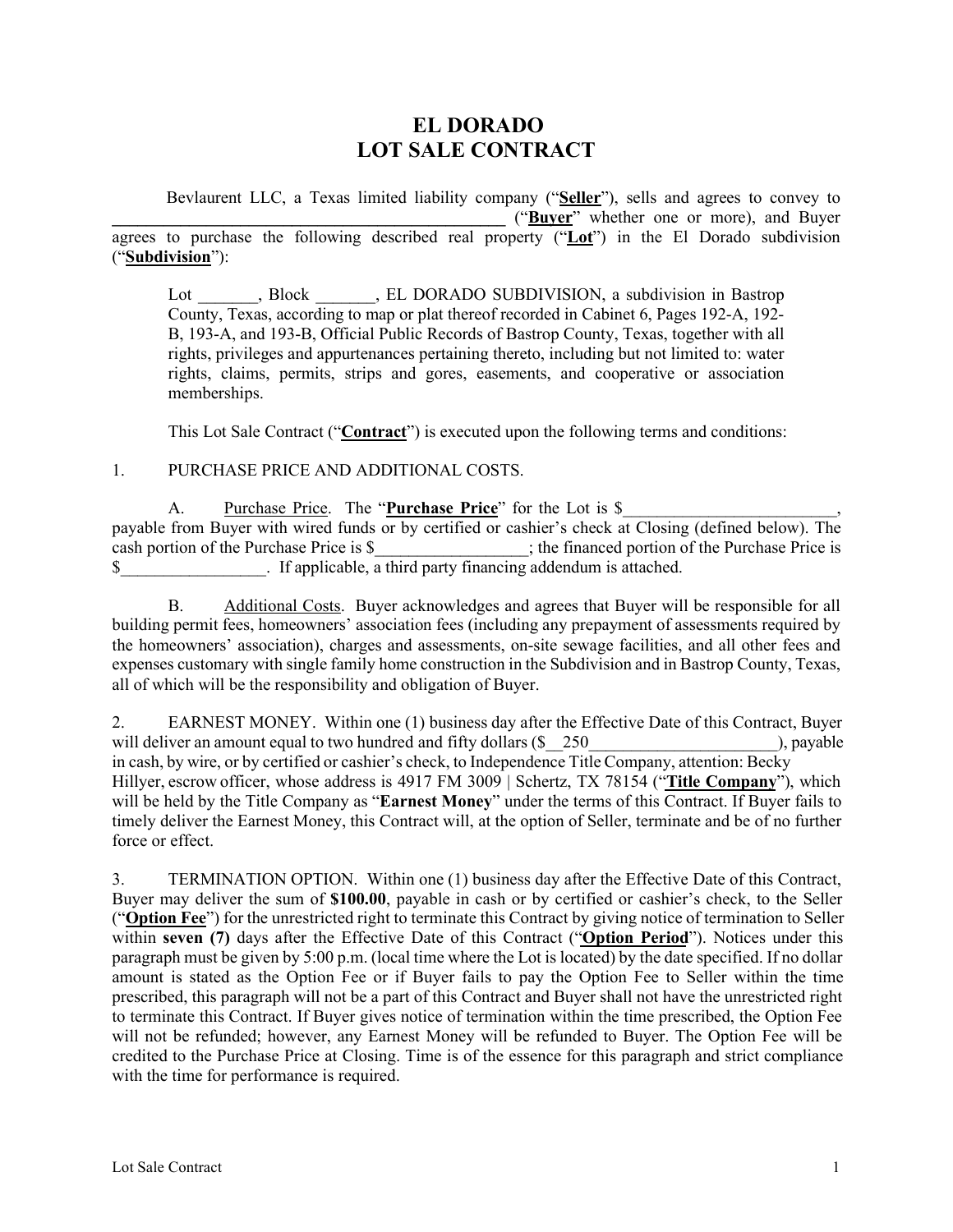4. SURVEY. Buyer may, at Buyer's sole cost and expense, obtain a survey of the Lot ("**Survey**").

5. TITLE. Seller will obtain from the Title Company and deliver to Buyer a Commitment for Owner's Policy of Title Insurance ("**Commitment**") in Buyer's favor in the amount of the Purchase Price for the Lot and reflecting the ownership of and encumbrances upon the Lot, together with copies of all items referenced, within twenty (20) days after the date of this Contract. If the Commitment reveals defects in title or other conditions which Buyer finds unacceptable, in Buyer's sole discretion, Buyer will give notice to Seller of such unacceptable conditions ("**Title Objections**") within seven (7) days after receipt by Buyer of the Commitment. If Seller does not receive from Buyer a written notice specifying those items which are Title Objections within such time period, then all of the items reflected on the Commitment will be considered to be "**Permitted Exceptions**," as such term is defined herein. Seller shall not be obligated to cure any of the Title Objections or to incur any costs, fees or expenses or initiate any action to cure or attempt to cure any of the Title Objections other than liens, exclusive of the inchoate lien securing the payment of ad valorem taxes or homeowners' association assessments that are not yet due and payable, encumbering the Lot. In the event that Seller fails to cause all of the Title Objections to be cured or removed as an exception within ten (10) days after receipt of the Title Objections (the "**Curative Period**"), Buyer may either: (i) terminate this Contract by delivering to Seller written notice within five (5) days after the expiration of the Curative Period and thereby receive the Earnest Money as Buyer's sole remedy; or (ii) purchase the Lot subject to the Title Objections, in which event all matters related to such Title Objections will be deemed to be Permitted Exceptions and Buyer shall be deemed to have waived the right to terminate this Contract provided in this Section 5. If Buyer does not deliver to Seller written notice of termination in such five (5) day period, then Buyer will be deemed to have waived the Title Objections. All matters permitted or approved or accepted by Buyer will be "**Permitted Exceptions**." Seller retains the right to create easements or other changes to the Lot prior to Closing but will cause the Title Company to issue an updated Commitment at which time Buyer will have ten (10) days to object to the Commitment as referenced in this Section. At Closing, Seller will pay the basic premium for an Owner Policy of Title Insurance ("**Title Policy**") insuring good and indefeasible title to the Lot in Buyer subject to the Permitted Exceptions and the standard printed form exceptions. Any endorsements, amendments or additional coverages to the Title Policy at the request of Buyer will be at Buyer's sole expense.

6. COMPLIANCE WITH RESTRICTIONS, GOVERNMENTAL RULES AND REGULATIONS. The Lot shall be conveyed subject to all matters of record including all dedicatory instruments governing the establishment, maintenance, and operation of the Subdivision affecting title to the Lot ("**Restrictions**"). Each owner is required to comply with the Restrictions for the Subdivision. Buyer acknowledges and understands that the Lot will be conveyed to Purchaser subject to that certain **"Declaration of Covenants, Conditions and Restrictions for El Dorado**" which has been recorded as Document No. 201913974 of the Official Public Records of Bastrop County, Texas, as may be amended from time to time, and the Governing Documents defined therein. Buyer is advised to obtain a copy of the Restrictions from the title company or the Bastrop County clerk. Buyer understands and hereby acknowledges that Declarant therein may revise the Restrictions from time to time, pursuant to the restrictions on Declarant's power stated therein. Buyer understands and hereby acknowledges that Buyer will be required, under the terms and provisions of the Restrictions, to commence paying assessments on each Lot purchased hereunder immediately upon the closing of the sale and purchase of such Lot.

7. NOTICE OF MEMBERSHIP IN PROPERTY OWNERS' ASSOCIATION. AS A BUYER OF PROPERTY IN THE RESIDENTIAL COMMUNITY IN WHICH THIS LOT IS LOCATED, YOU ARE OBLIGATED TO BE A MEMBER OF ONE OR MORE PROPERTY OWNERS' ASSOCIATIONS. RESTRICTIVE COVENANTS GOVERNING THE USE AND OCCUPANCY OF THE LOT AND ALL DEDICATORY INSTRUMENTS GOVERNING THE ESTABLISHMENT, MAINTENANCE, OR OPERATION OF THIS RESIDENTIAL COMMUNITY (COLLECTIVELY, THE "PROPERTY OWNERS' ASSOCIATION INSTRUMENTS") HAVE BEEN OR WILL BE RECORDED IN THE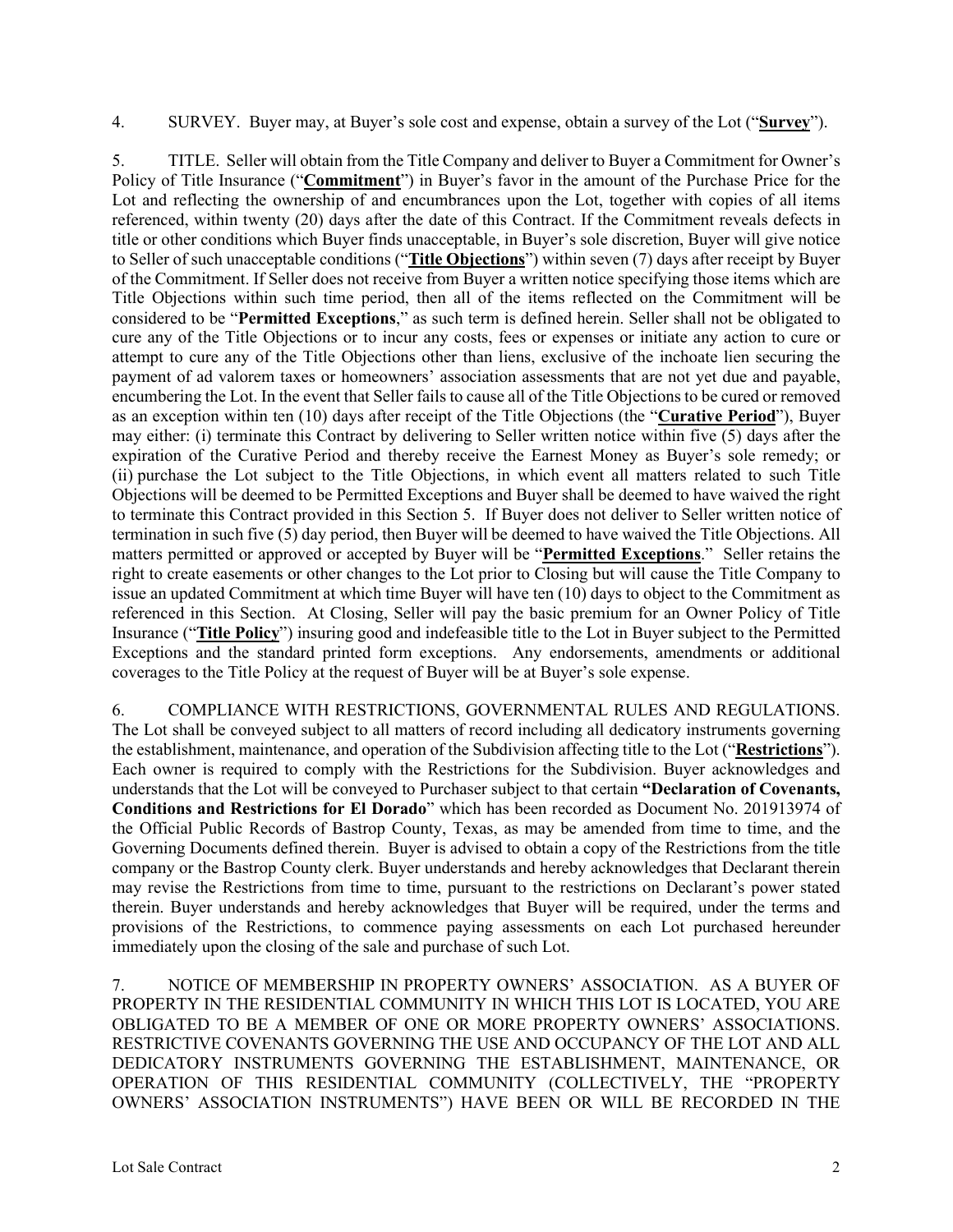REAL PROPERTY RECORDS OF THE COUNTY IN WHICH THE LOT IS LOCATED. COPIES OF THE RESTRICTIVE COVENANTS AND DEDICATORY INSTRUMENTS MAY BE OBTAINED FROM THE COUNTY CLERK.

## **YOU ARE OBLIGATED TO PAY ASSESSMENTS TO THE PROPERTY OWNERS' ASSOCIATION. THE AMOUNT OF THE ASSESSMENTS IS SUBJECT TO CHANGE. YOUR FAILURE TO PAY THE ASSESSMENTS COULD RESULT IN ENFORCEMENT OF THE ASSOCIATION'S LIEN ON AND THE FORECLOSURE OF YOUR LOT.**

SECTION 207.003, PROPERTY CODE, ENTITLES AN OWNER TO RECEIVE COPIES OF ANY DOCUMENT THAT GOVERNS THE ESTABLISHMENT, MAINTENANCE, OR OPERATION OF A SUBDIVISION, INCLUDING, BUT NOT LIMITED TO, RESTRICTIONS, BYLAWS, RULES AND REGULATIONS, AND A RESALE CERTIFICATE FROM A PROPERTY OWNERS' ASSOCIATION. A RESALE CERTIFICATE CONTAINS INFORMATION INCLUDING, BUT NOT LIMITED TO, STATEMENTS SPECIFYING THE AMOUNT AND FREQUENCY OF REGULAR ASSESSMENTS AND THE STYLE AND CAUSE NUMBER OF LAWSUITS TO WHICH THE PROPERTY OWNERS' ASSOCIATION IS A PARTY, OTHER THAN LAWSUITS RELATING TO UNPAID AD VALOREM TAXES OF AN INDIVIDUAL MEMBER OF THE ASSOCIATION. THESE DOCUMENTS MUST BE MADE AVAILABLE TO YOU BY THE PROPERTY OWNERS' ASSOCIATION OR THE ASSOCIATION'S AGENT ON YOUR REQUEST. IF THE LOT IS SUBJECT TO A PRIVATE TRANSFER FEE OBLIGATION, §5.205, PROPERTY CODE REQUIRES SELLER TO NOTIFY BUYER AS FOLLOWS: THE PRIVATE TRANSFER FEE OBLIGATION MAY BE GOVERNED BY CHAPTER 5, SUBCHAPTER G OF THE TEXAS PROPERTY CODE.

8. NOTICE OF WATER LEVEL FLUCTUATIONS. Pursuant to Section 5.019 of the Texas Property Code, if the Lot adjoins an impoundment of water, including a reservoir or lake, constructed and maintained under Chapter 11 of the Texas Water Code that has a storage capacity of at least 5,000 acre-feet at the impoundment's normal operating level, then Seller provides Buyer with the following notice: NOTICE OF WATER LEVEL FLUCTUATIONS - the water level of the impoundment of water adjoining the Lot described above in this Contract fluctuates for various reasons, including as a result of: (1) an entity lawfully exercising its right to use the water stored in the impoundment; or (2) drought or flood conditions.

9. NOTICE REGARDING POSSIBLE ANNEXATION. If the property that is the subject of this Contract is located outside the limits of a municipality, the property may now or later be included in the extraterritorial jurisdiction of a municipality and may now or later be subject to annexation by the municipality. Each municipality maintains a map that depicts its boundaries and extraterritorial jurisdiction. To determine if the property is located within a municipality's extraterritorial jurisdiction or is likely to be located within a municipality's extraterritorial jurisdiction, contact all municipalities located in the general proximity of the property for further information. The Lot is not located in a Texas Agricultural Development District.

10. UTILITY RELATED MATTERS.Buyer will be responsible, at Buyer's sole cost and expense, for any applicable utility deposits, utility connection fees, capital recovery fees, subsequent user fees, tap fees and other fees or expenses of any kind or nature which are incurred in connection with the hook-up or delivery of utility services to the Lot (including, without limitation, fees charges by any water supply corporation, electric provider, or any phone services provider). In addition, Buyer will also be responsible, at Buyer's sole cost and expense, for any applicable inspection fees and other governmental fees or charges of any kind or nature associated with Buyer's ownership of the Lot after Closing. Buyer agrees and acknowledges that the Subdivision is not served by a centralized sewer system and that individual on-site sewer facilities (i.e., septic systems), referred to herein as "OSSF" shall be installed for the residence to be constructed on each Lot. OSSF systems shall be required to comply with all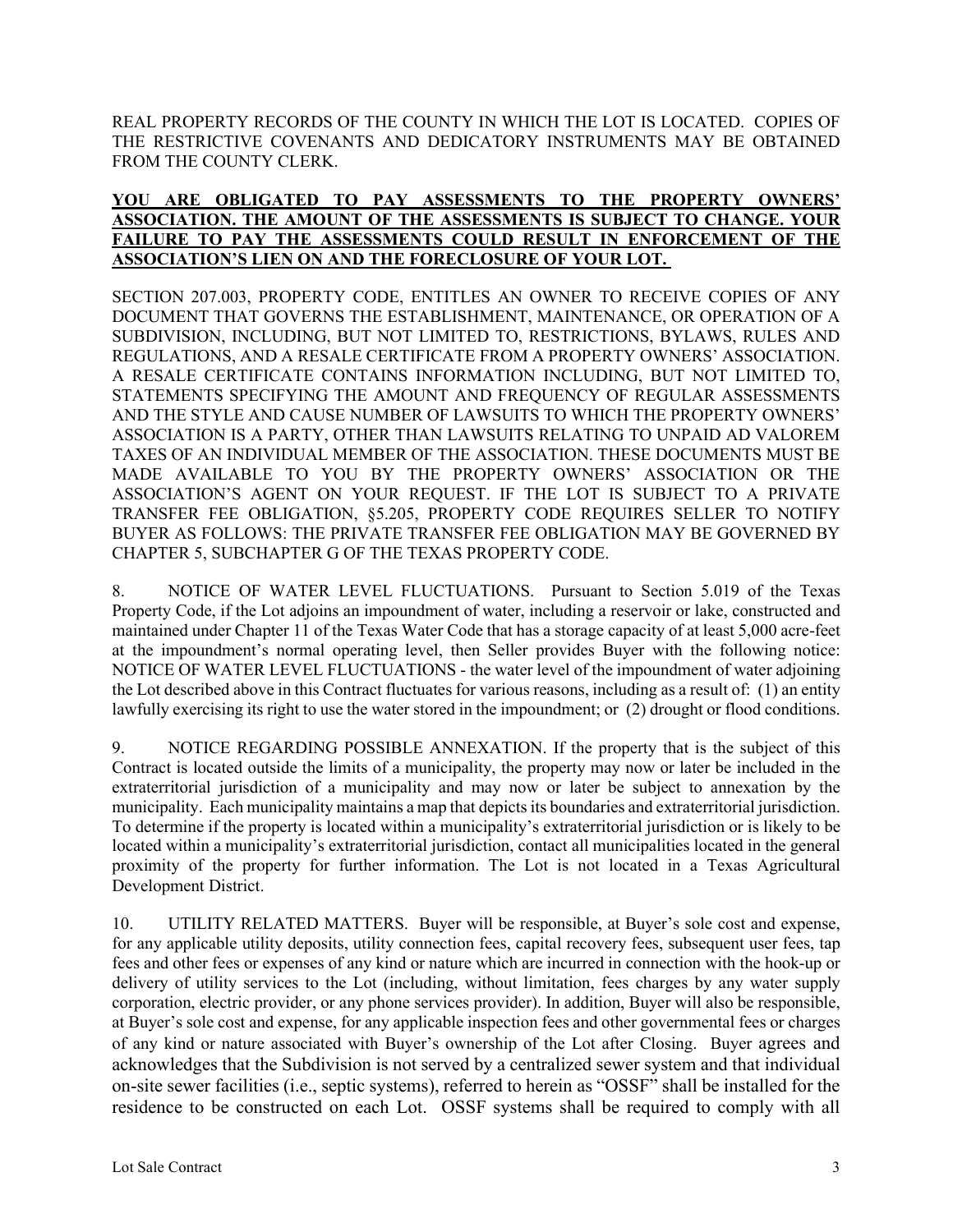applicable laws and regulations, including without limitation, the applicable rules and regulations of Bastrop County and the Texas Commission on Environmental Quality. The OSSF associated with a residence on a Lot shall be the Buyer's sole responsibility for installation, repair, maintenance and service.

 $11$ CASUALTY LOSS. The obligations of Seller and Buyer to close the sale and purchase of the Lot will not be affected by any fire or other casualty.

**CLOSING.**  $12.$ 

This transaction shall close at the Title Company's offices or other location acceptable to  $\mathbf{A}$ . the parties (check only one box)  $\Box$  (insert number of days) days after the Seller provides written notice to the Buyer of substantial completion of the Lot or Subdivision; OR  $\Box$  on or before The closing of this transaction is herein called "Closing" and the date  $.20$ for Closing is herein called the "Closing Date."

At Closing, Seller will deliver to Buyer: (i) a Special Warranty Deed conveying the Lot by В. the platted lot and block legal description, free and clear of monetary liens and monetary encumbrances, subject to the Permitted Exceptions, in substantially the same form attached as Exhibit "A", with blanks completed as necessary; (ii) possession of the Lot; and (iii) any other documents or instruments reasonably required by Buyer, Title Company or this Contract to close this transaction.

At Closing, Buyer will deliver to Seller: (i) the Purchase Price; and (ii) any other documents C. or instruments reasonably required by Seller, Title Company or this Contract to close this transaction.

Buyer will pay the cost of any Survey obtained by Buyer and all costs of recording the D. Special Warranty Deed. The basic premium for the Title Policy will be borne by Seller; the cost of any special endorsements to the Title Policy will be borne by Buyer. Escrow fees and other closing costs not expressly allocated to Seller or Buyer will be borne equally by Seller and Buyer.

Except as expressly set forth herein, Association fees, assessments and charges, and ad Е. valorem taxes for the year of Closing will be prorated as of the date of Closing. At Closing, ad valorem taxes will be prorated based upon the most recent tax information available. Seller will be responsible for and will pay all taxes and assessments (including all roll-back taxes and assessments) for all years and periods prior to Closing. This provision will expressly survive Closing.

DEFAULT. If Seller fails to close this Contract for any reason, except Buyer's default or the 13. termination of this Contract as permitted herein, Buyer may, as its sole and exclusive remedy, either (i) terminate this Contract and have the Earnest Money returned, or (ii) if Seller's default is not due to any actions of any third party outside the control of Seller, enforce specific performance. By execution of this Contract, Buyer waives any right to sue Seller for any type of damages. If Buyer fails to close this Contract for any reason, except Seller's default or the termination of this Contract as permitted herein, Seller may, as its sole and exclusive remedy, terminate this Contract and retain the Earnest Money as liquidated damages for the breach of this Contract, Seller and Buyer agreeing that such damages would be difficult and inconvenient to ascertain, but that the amount of Earnest Money is fair and reasonable in light of all relevant circumstances.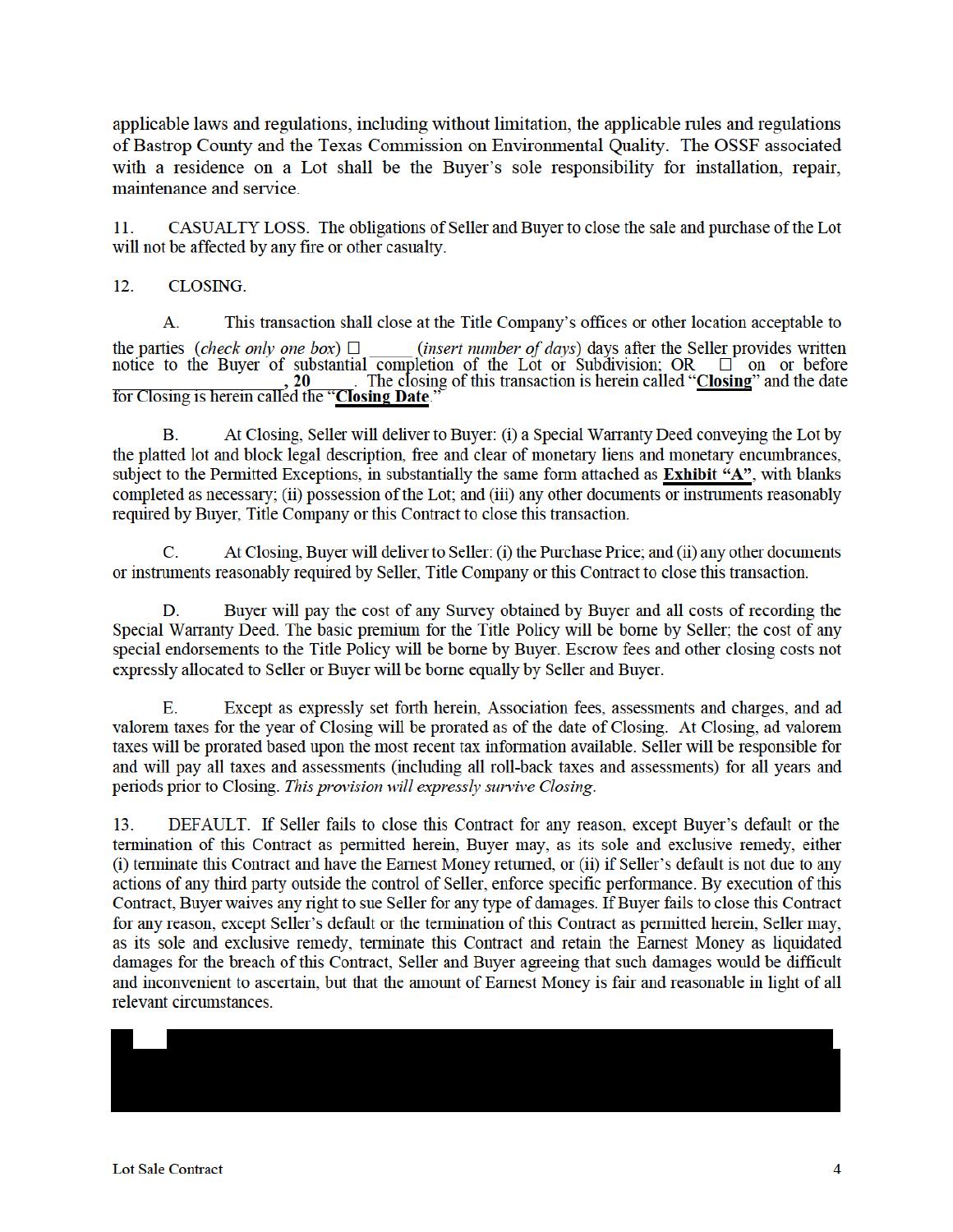any warranties or representations regarding the Lot, and Buyer acknowledges that Buyer has not relied upon any warranties or representations of Seller's Broker or any agents operating by, through or under Seller's Broker in Buyer's decision to purchase the Lot. Buyer represents and warrants to Seller that other than as stated above, no real estate brokerage commission is payable to any person or entity in connection with this transaction, and agrees to and does hereby indemnify and hold Seller harmless against the payment of any commission to any person or entity claiming by, through or under Buyer, as applicable. Buyer acknowledges that he has been advised to have an abstract of title on the Lot examined by an attorney or else to acquire an owner's policy of title insurance on the Lot.

**15. REPRESENTATIONS & WARRANTIES. EXCEPT AS EXPRESSLY SET FORTH IN THIS CONTRACT AND THE SPECIAL WARRANTY OF TITLE CONTAINED WITHIN THE SPECIAL WARRANTY DEED FROM SELLER TO BUYER, BUYER AND BUYER'S AGENTS, CONTRACTORS, ENGINEERS, INSPECTORS AND EMPLOYEES HAVE BEEN OR WILL BE GIVEN SUFFICIENT OPPORTUNITIES TO FULLY INSPECT THE LOT. BUYER HEREBY AGREES THAT THE LOT IS SOLD BY SELLER TO BUYER ON AN "AS IS", "WHERE IS", AND "WITH ALL FAULTS" BASIS ONLY, WITHOUT REPRESENTATION OR WARRANTY, EXPRESS OR IMPLIED, AS TO THE MERCHANTABILITY, CONDITION, FITNESS OR HABITABILITY, AS TO USE FOR A PARTICULAR PURPOSE, COMPLIANCE WITH GOVERNMENTAL REQUIREMENTS, OR AS TO THE PRESENCE OF ANY ENVIRONMENTALLY HAZARDOUS MATERIALS. BUYER AGREES TO RELY SOLELY AND EXCLUSIVELY UPON BUYER'S OWN INSPECTION AND INVESTIGATION OF THE LOT. BUYER ACKNOWLEDGES THAT TO THE EXTENT THAT SELLER MAY HAVE PROVIDED ANY INFORMATION REGARDING THE LOT, SUCH INFORMATION IS NOT WARRANTED NOR REPRESENTED BY SELLER AS BEING ACCURATE OR EXHAUSTIVE INFORMATION REGARDING THE LOT. BUYER AGREES THAT NO REPRESENTATION, OTHER THAN AS SET FORTH HEREIN, REGARDING THE PROVISION OR COMPLETION BY SELLER OF INFRASTRUCTURE IMPROVEMENTS HAS BEEN MADE OR RELIED UPON BY BUYER. BUYER AND SELLER AGREE THAT A MATERIAL FACTOR IN DETERMINING THE PURCHASE PRICE OF THE LOT WAS BUYER'S AGREEMENT TO PURCHASE THE LOT WITHOUT ANY REPRESENTATIONS, WARRANTIES OR GUARANTIES.** *THIS WAIVER AND DISCLAIMER SHALL EXPRESSLY SURVIVE CLOSING AND SHALL BE INCORPORATED IN THE SPECIAL WARRANTY DEED TO BE DELIVERED AT CLOSING***.**

16. ASSIGNMENT. Buyer may assign or transfer this Contract with the prior written consent of Seller, which consent may be withheld for any or no reason. Seller may assign all or any part of this Contract and all liabilities and obligations at any time and from time to time without Buyer's consent or approval. In the event of any such assignment by Seller, Seller shall be released from any and all liabilities, and Buyer shall look solely to the assignee for the performance of all obligations of Seller under this Contract. Furthermore, Seller may assign or collaterally assign all or any part of this Contract as collateral for loans.

## 17. MISCELLANEOUS PROVISIONS.

A. Effective Date of Contract. The term "**Effective Date**" of this Contract means the date the Title Company acknowledges receipt of a fully executed copy of this Contract. If any date for performance falls on a Saturday, Sunday or federal legal holiday, then that date will be extended to the next date that is not a Saturday, Sunday or federal legal holiday.

B. Notices. Any notice or communication given must be in writing and will be deemed to be delivered: (i) whether actually received or not, three (3) days after deposited in the United States mail, postage prepaid, certified mail, return receipt requested, addressed to the intended recipient at the address on the signature page of this Contract, or (ii) when received if sent via email before 5:00 pm Central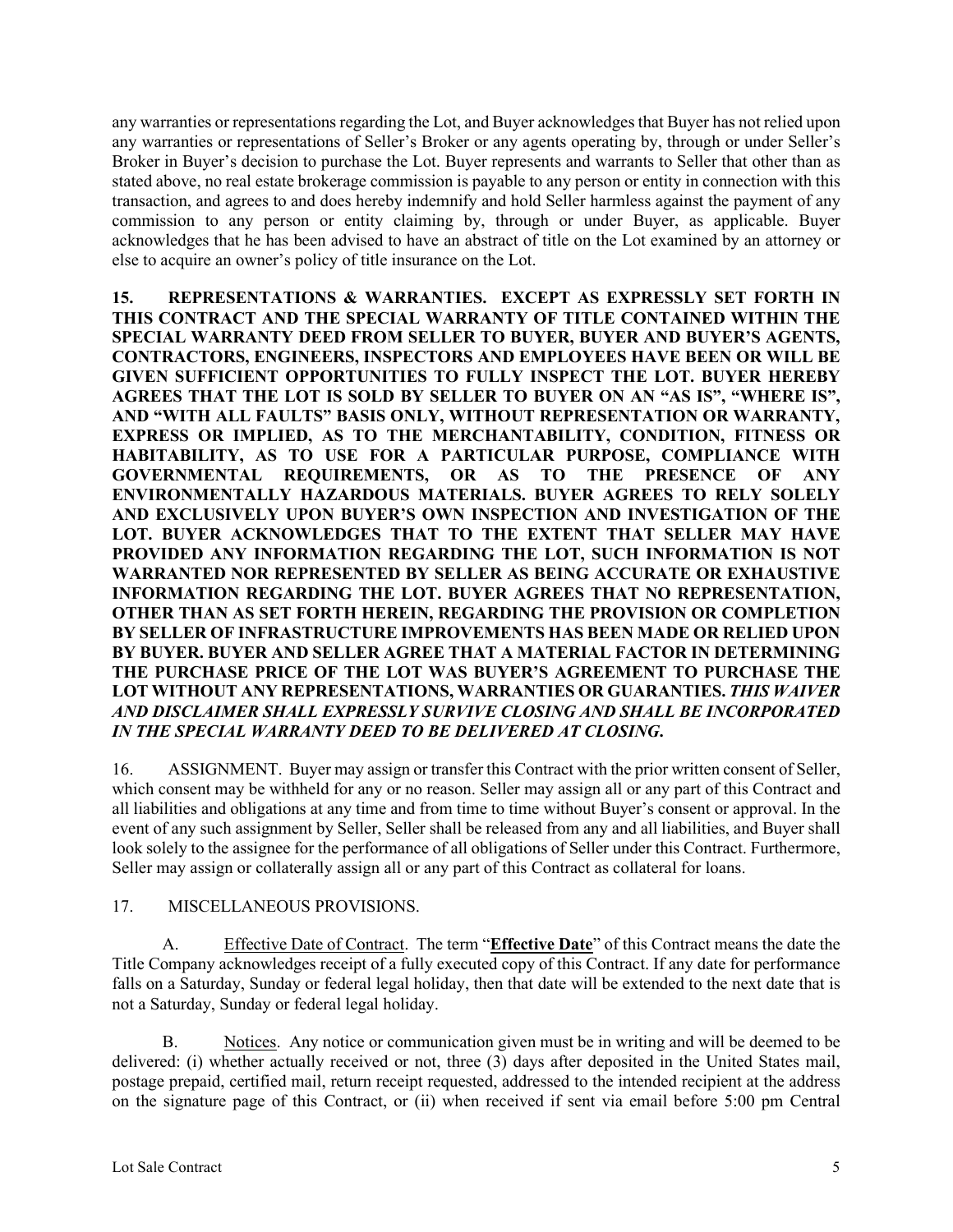Standard Time (however, any email transmission must also be mailed on the date of transmission under (i) above), or (iii) when received if delivered by overnight courier, messenger, hand delivery or other means of delivery. The Seller and Buyer's addresses for notice purposes are listed on the execution pages of this Contract and notice shall be given additionally to a party's attorney listed in Section 20 of this Contract. A party's address for notice may be changed by written notice to the other party. If notice is sent via email transmission in accordance with this subsection, email transmitted after 5:00 pm Central Standard Time will be deemed received on the following day.

C. Attorneys' Fees. Each party shall bear its own costs, fees and expenses in any action seeking performance or breach of this Contract.

D. Authority. Buyer understands and agrees that no broker or other person is authorized to make any statements, agreements, representations or warranties on behalf of Seller.

E. Binding Effect. This Contract will inure to the benefit of and bind the parties and their respective heirs, representatives, successors and permitted assigns. Neither this Contract nor any memorandum will be recorded.

18. CONTRACT AS OFFER. The execution of this Contract by Buyer constitutes an offer to purchase the Lot from Seller, and is not binding on or enforceable against Seller unless the offer is accepted by an authorized representative of Seller and Buyer delivers the Earnest Money to the Title Company, and no other act by Seller or any other person will be deemed an acceptance of Buyer's offer.

### **19. WAIVER OF CONSUMER RIGHTS**. **BUYER WAIVES ITS RIGHTS UNDER THE TEXAS DECEPTIVE TRADE PRACTICES AND CONSUMER PROTECTION ACT, SECTION 17.41 ET. SEQ., BUSINESS & COMMERCE CODE, A LAW THAT GIVES CONSUMERS SPECIAL RIGHTS AND PROTECTIONS. AFTER CONSULTATION WITH AN ATTORNEY OF BUYER'S OWN SELECTION, BUYER VOLUNTARILY CONSENTS TO THIS WAIVER.**

20. CONSULT AN ATTORNEY BEFORE SIGNING. READ THIS CONTRACT CAREFULLY. If you do not understand the effect of this Contract, consult your attorney BEFORE signing.

| Buyer's Attorney is:  |                                                                                                                                                   | (Name and Address) |
|-----------------------|---------------------------------------------------------------------------------------------------------------------------------------------------|--------------------|
|                       | (Telephone)                                                                                                                                       |                    |
|                       | (Email)                                                                                                                                           |                    |
| Seller's Attorney is: | McLean & Howard, LLP<br>Attention: Leslie Keyser<br>901 S. Mopac Expressway, Bldg 2, Suite 225<br>Austin, Texas 78746<br>512-328-2008 (Telephone) |                    |
|                       | lkeyser@mcleanhowardlaw.com                                                                                                                       |                    |

### 21. OTHER PROVISIONS.

A. Time is of the Essence. Time is of the essence of this Contract.

B. Applicable Law. The terms of this Contract will be governed by and construed under the laws of the state of Texas. This Contract is made and is performable in Bastrop County, Texas.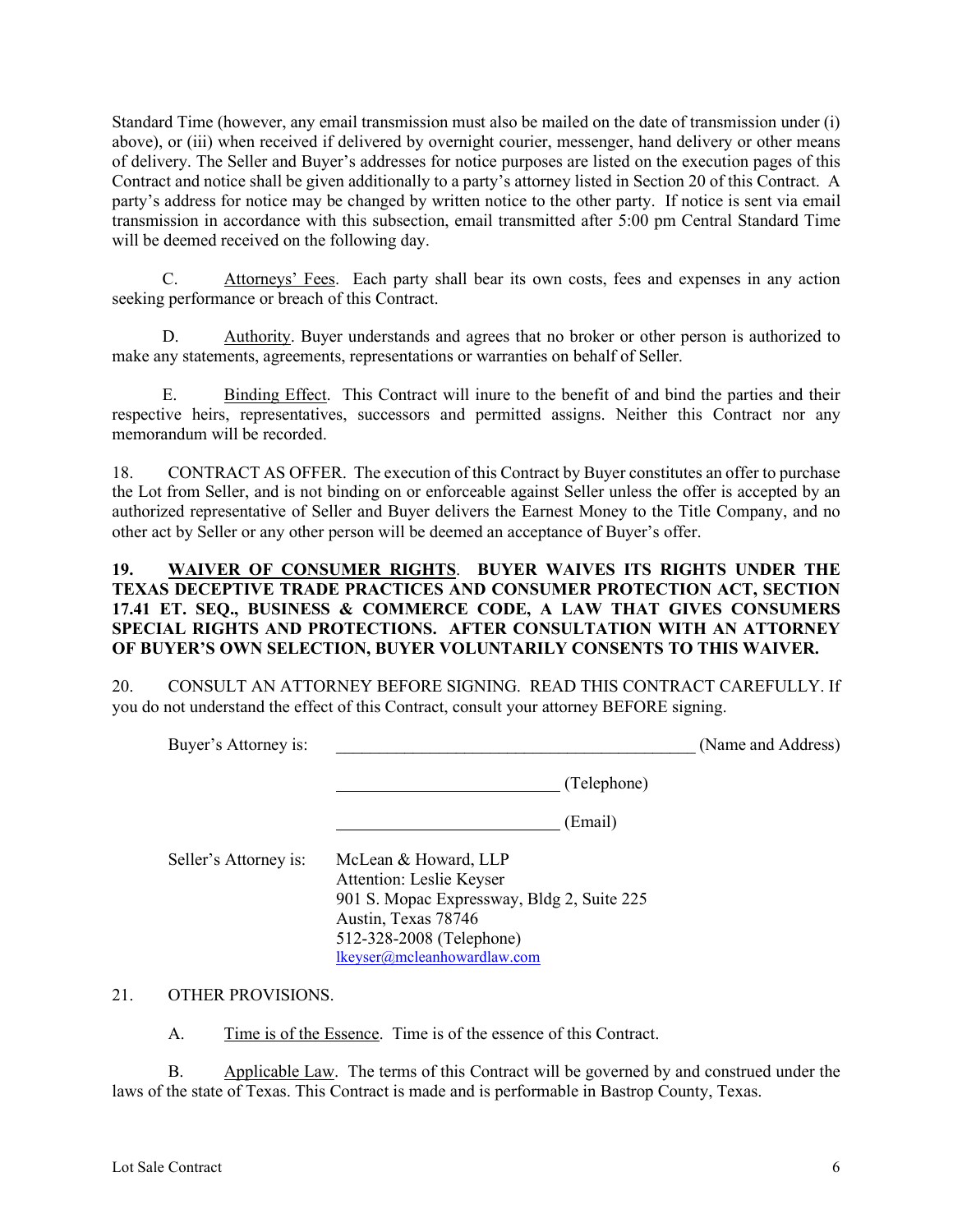C. Captions. The captions and paragraph headings used in this Contract are inserted for the convenience of reference only and in no way define, describe, or limit the scope or intent of this Contract or any of its provisions.

D. Counterparts. This Contract may be executed in multiple counterparts, which when read together will create one binding and enforceable agreement.

E. Dispute Resolution. **THE FOLLOWING CLAIMS, DISPUTES AND CAUSES OF ACTION (each a "DISPUTE") SHALL BE RESOLVED BY BINDING ARBITRATION**, in accordance with the Federal Arbitration Act (Title 9, U.S. Code) or the applicable state arbitration statute, if the Federal Arbitration Act does not apply:

- (1) A Dispute involving Seller or Buyer brought by or against a third party, whether sounding in contract, tort, or otherwise, that is otherwise subject to an arbitration provision (including any claim or cause of action asserted by or against a subsequent buyer of one of the Lots, subcontractors, suppliers, manufacturers, affiliated companies, or any other provider of goods or services in connection with the Lot or this Contract); or
- (2) A post-closing Dispute between Seller and Buyer.

A Dispute to recover a liquidated sum (i.e. earnest money or purchase price) is not subject to binding arbitration. In addition, a Dispute will not include a party's claims for injunctive relief for the other party's breach or threatened breach of the other party's obligations under this Contract.

No demand for arbitration may be made after the date when the institution of legal or equitable proceedings based on such claim or dispute would be barred by the applicable statute of limitation.

Unless the parties agree to use other rules, or the arbitrator deems other rules to be applicable, the arbitration shall be conducted in Bastrop County, Texas, in accordance with the JAMS Rules in effect at the time the demand for arbitration is filed. After a demand for arbitration has been filed and the filing fee paid, any party may require that the Dispute be submitted to mediation prior to commencement of the final arbitration hearing. If the Dispute is not resolved by mediation, then the arbitration proceeding shall continue to conclusion. The arbitration award or decision may be confirmed, entered and enforced as a judgment in a court having jurisdiction, subject to appeal only in the event of the arbitrator's misapplication of the law, no evidence to support the award, or such other grounds for appeal of arbitration awards that exist by statute, common law or the applicable rules. The arbitrator is not authorized to award punitive or other damages not measured by the prevailing party's actual damages. Each party shall bear its own costs, fees and expenses of arbitration. This arbitration provision shall survive closing, breach or termination of this Contract and shall not be superseded by the doctrine of merger.

F. Personal Inspection of the Lot. Buyer acknowledges, represents and warrants that Buyer personally inspected the Lot prior to signing this Contract.

G. Receipt of Contract. By Buyer signature(s) on this Contract, Buyer acknowledges, represents and warrants that Buyer has received a complete copy of this Contract and Exhibits.

H. Amendment and Waiver.This Contract may not be modified or amended, except by an agreement in writing signed by the Seller and the Buyer. The parties may waive any of the conditions contained herein or any of the obligations of the other party hereunder, but any such waiver shall be effective only if in writing and signed by the party waiving such conditions or obligations.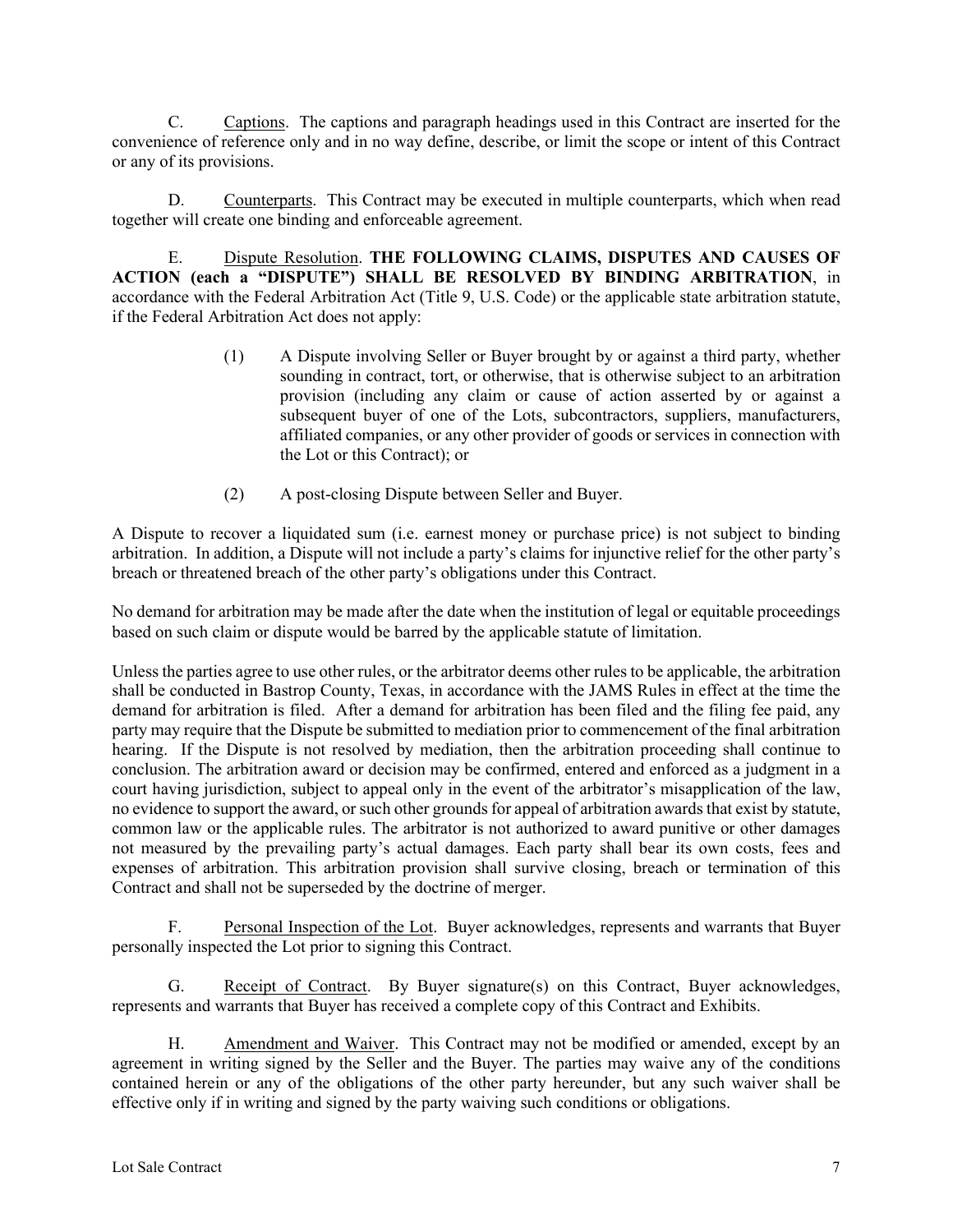I. License Holder Disclosure. Texas law requires a real estate license holder who is a party to a transaction or acting on behalf of a spouse, parent, child, business entity in which the license holder owns more than 10%, or a trust for which the license holder acts as trustee or of which the license holder or the license holder's spouse, parent or child is a beneficiary, to notify the other party in writing before entering into a contract of sale. *Disclosure*: William Beveridge, member of the Seller entity, is a licensed real estate license holder.

J. Entire Agreement.This Contract constitutes the entire agreement between the parties pertaining to the subject matter hereof and supersedes all prior and contemporaneous agreements and understandings of the parties in connection therewith. Unless set forth in this Contract, no representations, warranties, covenants, agreements or conditions shall be binding upon the parties hereto or shall affect or be effective to interpret, change or restrict the provisions of this Contract.

K. Addenda/Exhibits/Additional Agreements. The following marked addenda and additional agreements are attached to this Contract and incorporated herein for all purposes:

| Exhibit A - Special Warranty Deed | (Signed by Seller at Closing)                              |
|-----------------------------------|------------------------------------------------------------|
| Third Party Financing Addendum:   | (Signed by Seller and Buyer upon<br>execution of Contract) |
| Addendum to Lot Sale Contract     | (Signed by Seller and Buyer upon<br>execution of Contract) |
| 1 Other:                          | (Signed by Seller and Buyer upon<br>execution of Contract) |

*[SIGNATURES ON FOLLOWING PAGES]*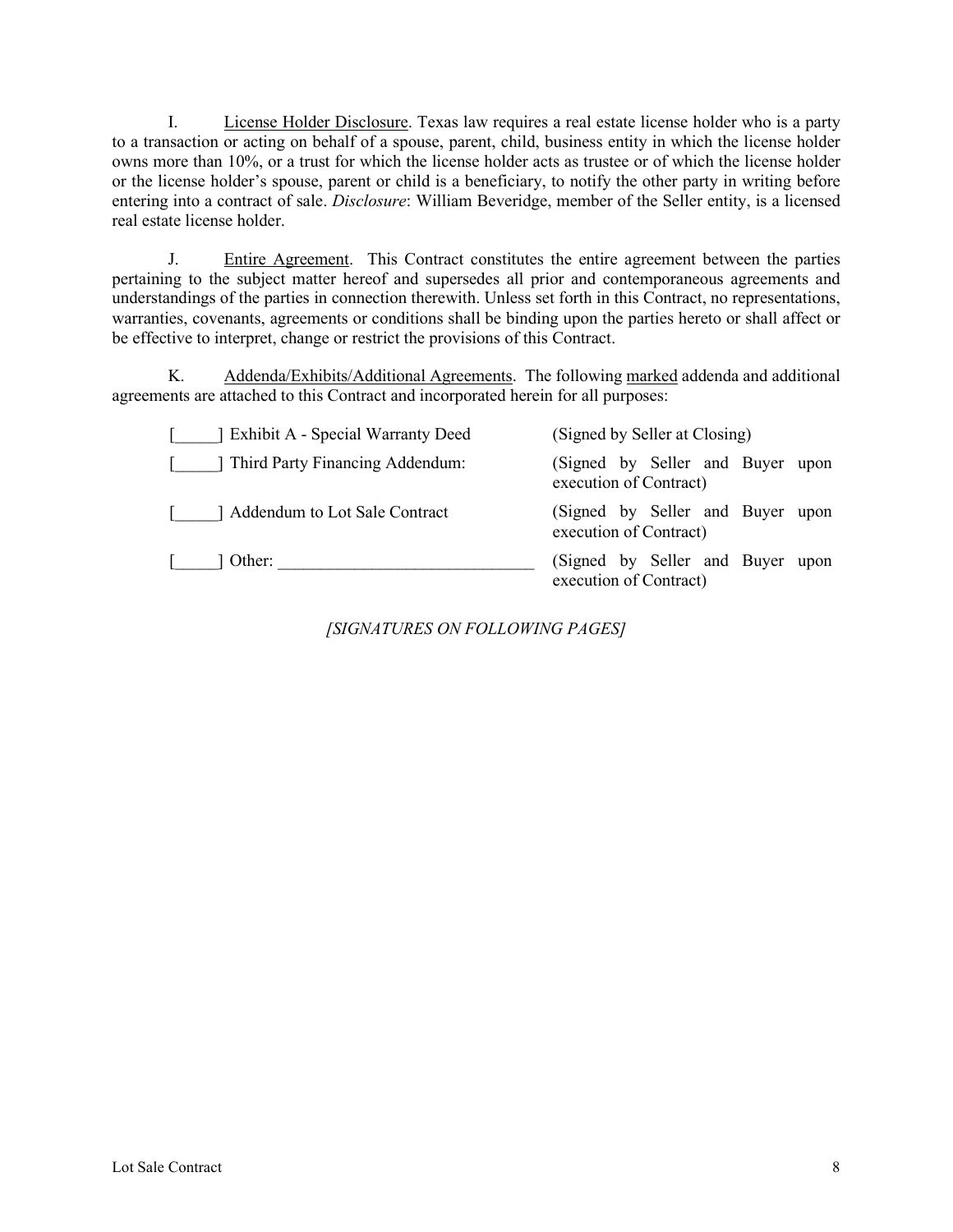## *[SELLER'S EXECUTION PAGE TO EL DORADO LOT SALE CONTRACT]*

#### **SELLER:**

BEVLAURENT LLC,

a Texas limited liability company

By:

William Beveridge, Member

By:

Jason Laurent, Member

Address for Notice Purposes:

P.O. Box 393 Cedar Park, Texas 78630

Email: jlaurent@innotech-construction.com; wbev99@gmail.com

Date: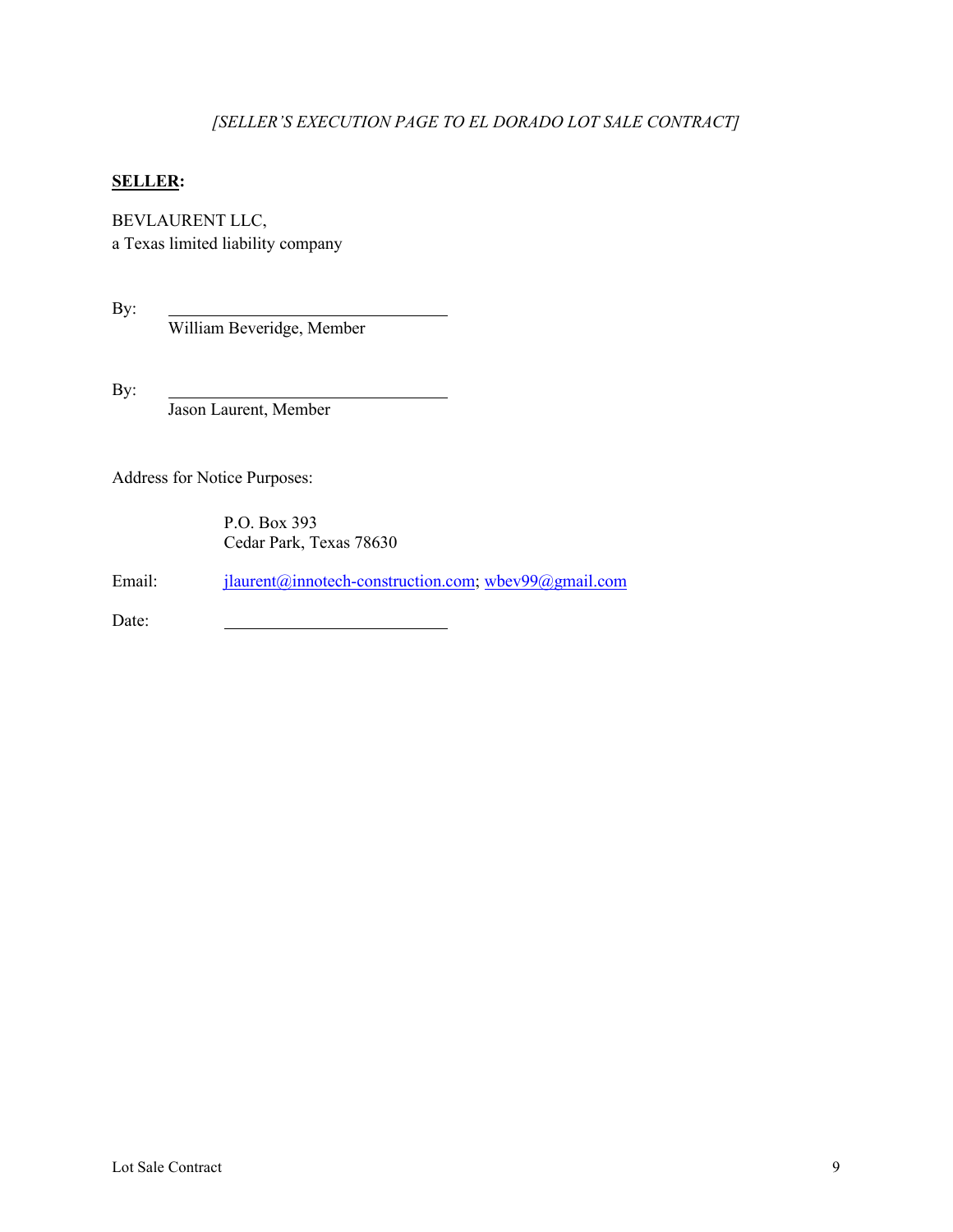# *[BUYER'S EXECUTION PAGE TO EL DORADO LOT SALE CONTRACT]*

| <b>BUYER:</b>                      |                                                                                                                        |
|------------------------------------|------------------------------------------------------------------------------------------------------------------------|
| By:                                |                                                                                                                        |
| Printed Name:                      |                                                                                                                        |
| Email:                             | <u> 1989 - Johann John Stone, Amerikaansk politiker (</u>                                                              |
| Date:                              | <u> 1989 - Johann Stein, mars an t-Amerikaansk ferskeinder (* 1958)</u>                                                |
| By:                                | <u> 1989 - Johann Stoff, deutscher Stoffen und der Stoffen und der Stoffen und der Stoffen und der Stoffen und der</u> |
| Printed Name:                      | <u> 1989 - Johann Barn, fransk politik (d. 1989)</u>                                                                   |
| Email:                             | <u> 1989 - Johann Barbara, martxa alemaniar a</u>                                                                      |
| Date:                              | <u> 1989 - Johann Barbara, martxa alemaniar a</u>                                                                      |
|                                    |                                                                                                                        |
| Address for Notice Purposes:       |                                                                                                                        |
|                                    | Broker Information (as Buyer's agent):                                                                                 |
| Broker Firm:                       |                                                                                                                        |
| License $No.$ :                    |                                                                                                                        |
| Associate's Name:                  |                                                                                                                        |
|                                    |                                                                                                                        |
| Associate's License No.:-          |                                                                                                                        |
| Associate's Email Address: -       | <u> 1989 - Johann Barn, mars ann an t-Amhain an t-Amhain an t-Amhain an t-Amhain an t-Amhain an t-Amhain an t-Amh</u>  |
| Licensed Supervisor of Associate:  |                                                                                                                        |
| Licensed Supervisor's License No.: |                                                                                                                        |

Seller agrees to pay Broker \$500 if Closing occurs. Escrow agent is authorized and directed to pay Broker the fee at Closing.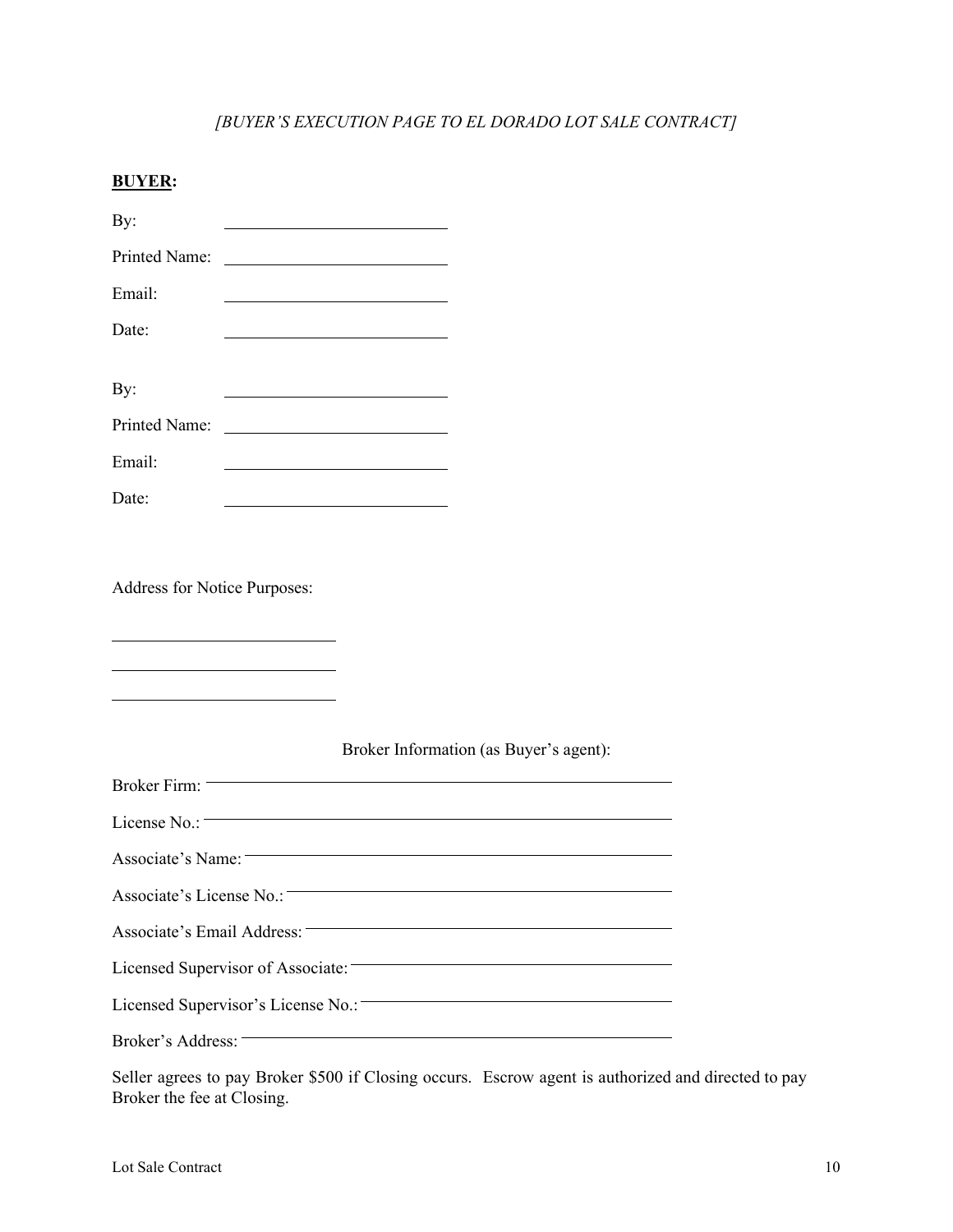### **ACKNOWLEDGMENT OF EXECUTED CONTRACT AND EARNEST MONEY**

The undersigned Title Company hereby acknowledges its receipt of an executed copy of this Contract and deposit of \$ contract and deposit of \$ contract Money, and, further, agrees to comply with and be bound by the terms and provisions of this Contract, including, without limitation, those terms relating to disposition of the Earnest Money and compliance with Section 6045(e) of the Internal Revenue Code of 1986, as amended from time to time, and as further set forth in any Regulations or forms promulgated thereunder.

## **Title Company**

| By:                  |  |
|----------------------|--|
| <b>Printed Name:</b> |  |
| Title:               |  |
| "Effective Date":    |  |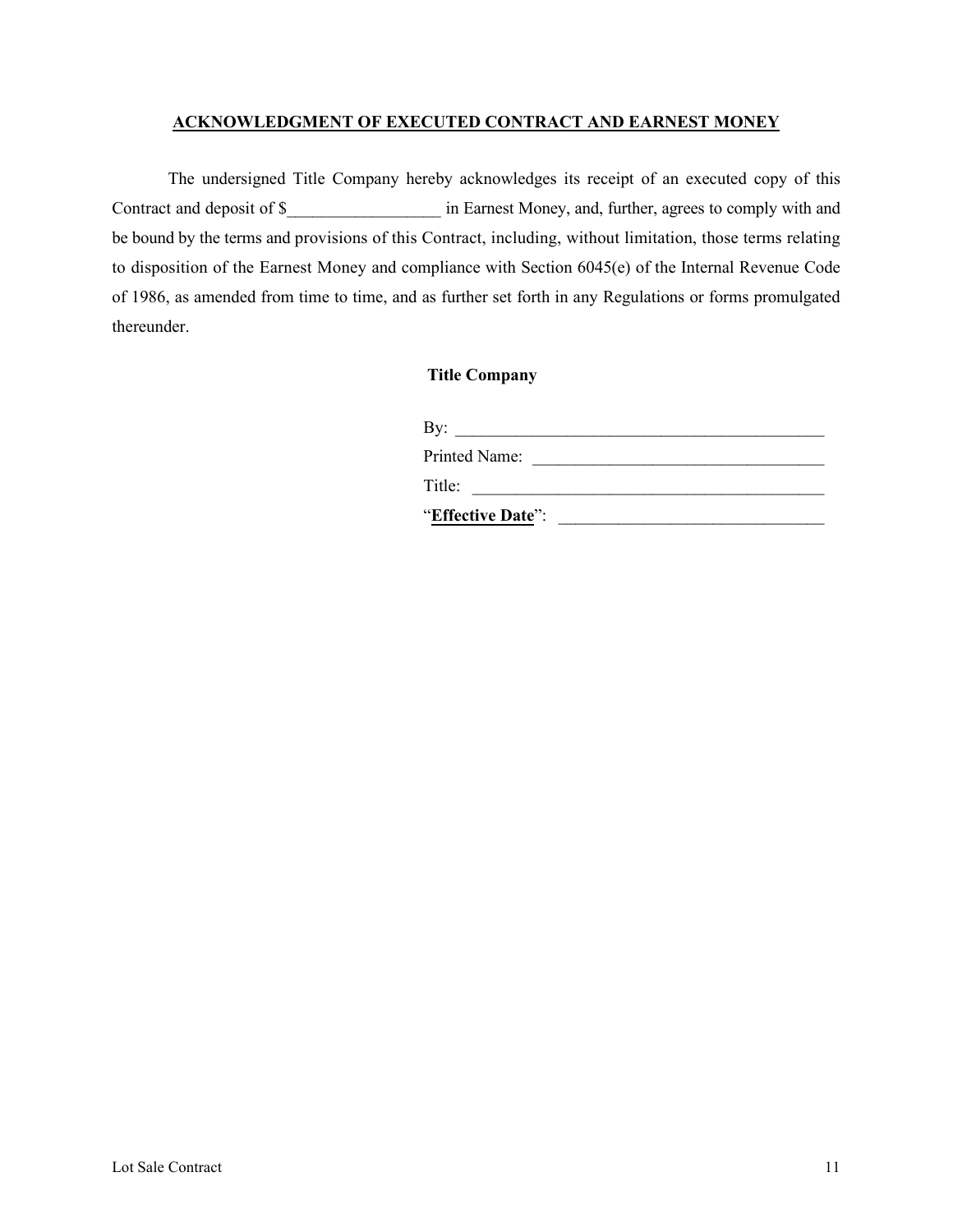## **ACKNOWLEDGMENT OF OPTION FEE**

Seller hereby acknowledges its receipt on the \_\_\_\_\_\_ day of \_\_\_\_\_\_\_\_\_\_\_\_, 2020 of the Option Fee paid by Buyer in the amount of \$100.00.

### **SELLER:**

BEVLAURENT LLC, a Texas limited liability company

By:

William Beveridge, Member

By:

Jason Laurent, Member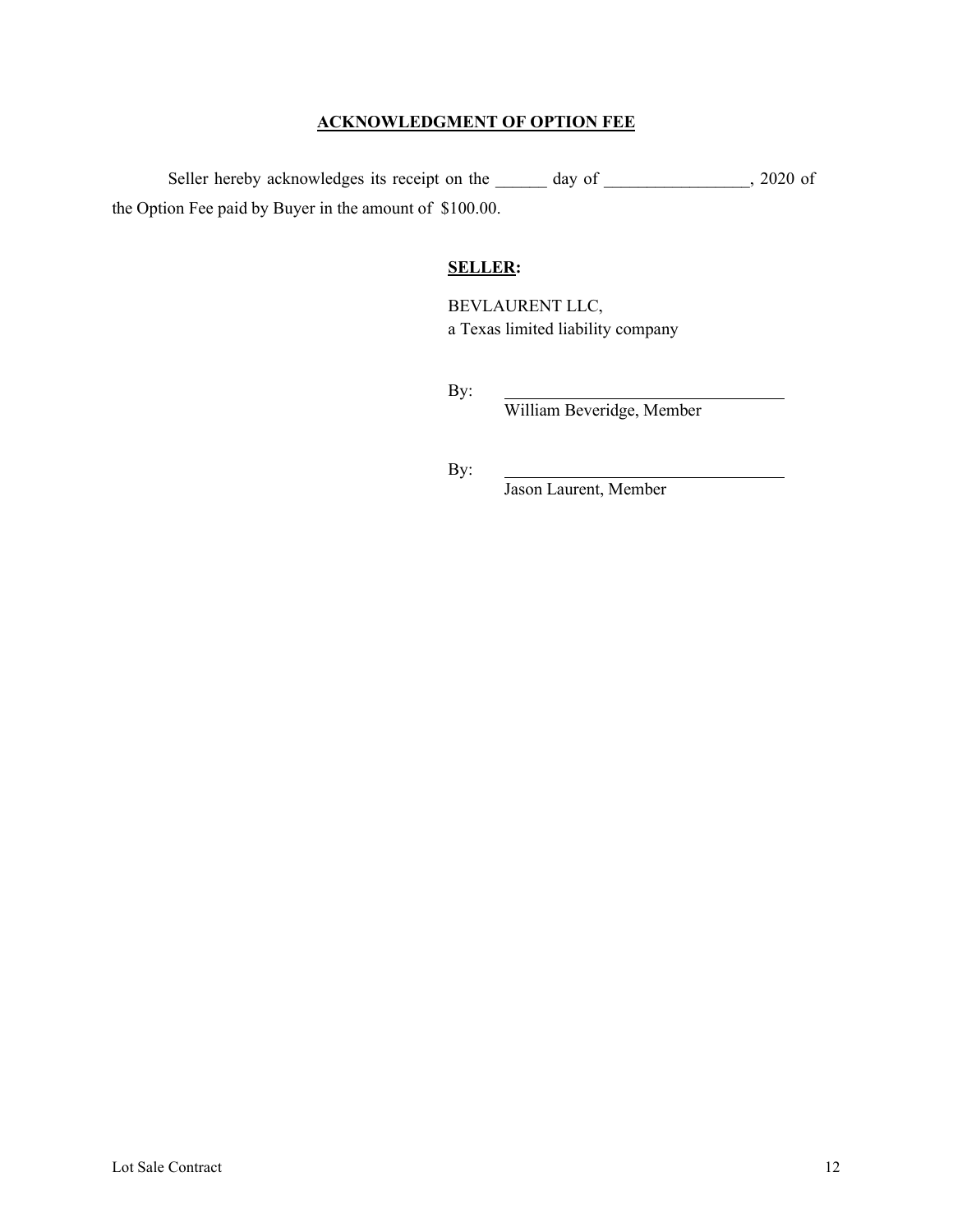#### **EXHIBIT A**

**NOTICE OF CONFIDENTIALITY RIGHTS: IF YOU ARE A NATURAL PERSON, YOU MAY REMOVE OR STRIKE ANY OR ALL OF THE FOLLOWING INFORMATION FROM ANY INSTRUMENT THAT TRANSFERS AN INTEREST IN REAL PROPERTY BEFORE IT IS FILED FOR RECORD IN THE PUBLIC RECORDS: YOUR SOCIAL SECURITY NUMBER OR YOUR DRIVER'S LICENSE NUMBER.**

#### **SPECIAL WARRANTY DEED**

#### **THE STATE OF TEXAS §**

# **§ KNOW ALL MEN BY THESE PRESENTS: THAT COUNTY OF BASTROP**

Bevlaurent LLC, a Texas limited liability company ("**Grantor**"), for and in consideration of the sum of **TEN AND NO/100 DOLLARS (\$10.00)** and other good and valuable consideration to Grantor in hand paid by **the contract of the contract of the contract of the contract of the contract of the contract of the contract of the contract of the contract of the contract of the contract of the contract of the contract of**  $\blacksquare$ 

the receipt and sufficiency of which consideration is hereby acknowledged and confessed, has GRANTED, SOLD AND CONVEYED, and by these presents does GRANT, SELL AND CONVEY, unto Grantee, free and clear of all monetary liens and encumbrances, and subject to all of the reservations, exceptions and other matters set forth or referred to herein, the following described real property, together with all improvements thereon, if any (the "**Property**"), to-wit:

Lot , Block , EL DORADO SUBDIVISION, a subdivision in Bastrop County, Texas, according to map or plat thereof recorded in Cabinet 6, Pages 192-A, 192- B, 193-A, and 193-B, Official Public Records of Bastrop County, Texas.

TO HAVE AND TO HOLD the Property, together with all and singular the rights and appurtenances thereto in anywise belonging unto Grantee, and Grantee's successors or assigns, forever; and, subject to all of the matters set forth or referred to herein, Grantor does hereby bind itself and its successors to WARRANT AND FOREVER DEFEND all and singular the Property unto Grantee, Grantee's successors and assigns, against every person whomsoever lawfully claiming or to claim the same, or any part thereof, by, through, or under Grantor, but not otherwise; provided, however that this conveyance is made by Grantor and accepted by Grantee subject to all matters of record, including, but not limited to, those exceptions set forth on Exhibit "A" attached hereto and incorporated herein by reference, but only to the extent that such matters are valid, existing, and, in fact, affect the Property.

Ad valorem taxes with respect to the Property for the current year have been prorated as of the date hereof. By acceptance of this deed, Grantee assumes and agrees to pay and indemnifies and agrees to hold Grantor harmless from and against all ad valorem taxes relating to the Property, for the current and all subsequent years.

**GRANTOR HAS EXECUTED AND DELIVERED THIS SPECIAL WARRANTY DEED AND HAS CONVEYED THE PROPERTY AND GRANTEE HAS RECEIVED AND ACCEPTED THIS SPECIAL WARRANTY DEED AND HAS PURCHASED THE PROPERTY "AS IS", "WHERE IS", AND "WITH ALL FAULTS" AND WITHOUT REPRESENTATIONS OR WARRANTIES WHATSOEVER, EXPRESS OR IMPLIED, WRITTEN OR ORAL. WITHOUT LIMITATION ON THE FOREGOING, GRANTEE, BY ACCEPTANCE OF THIS DEED,**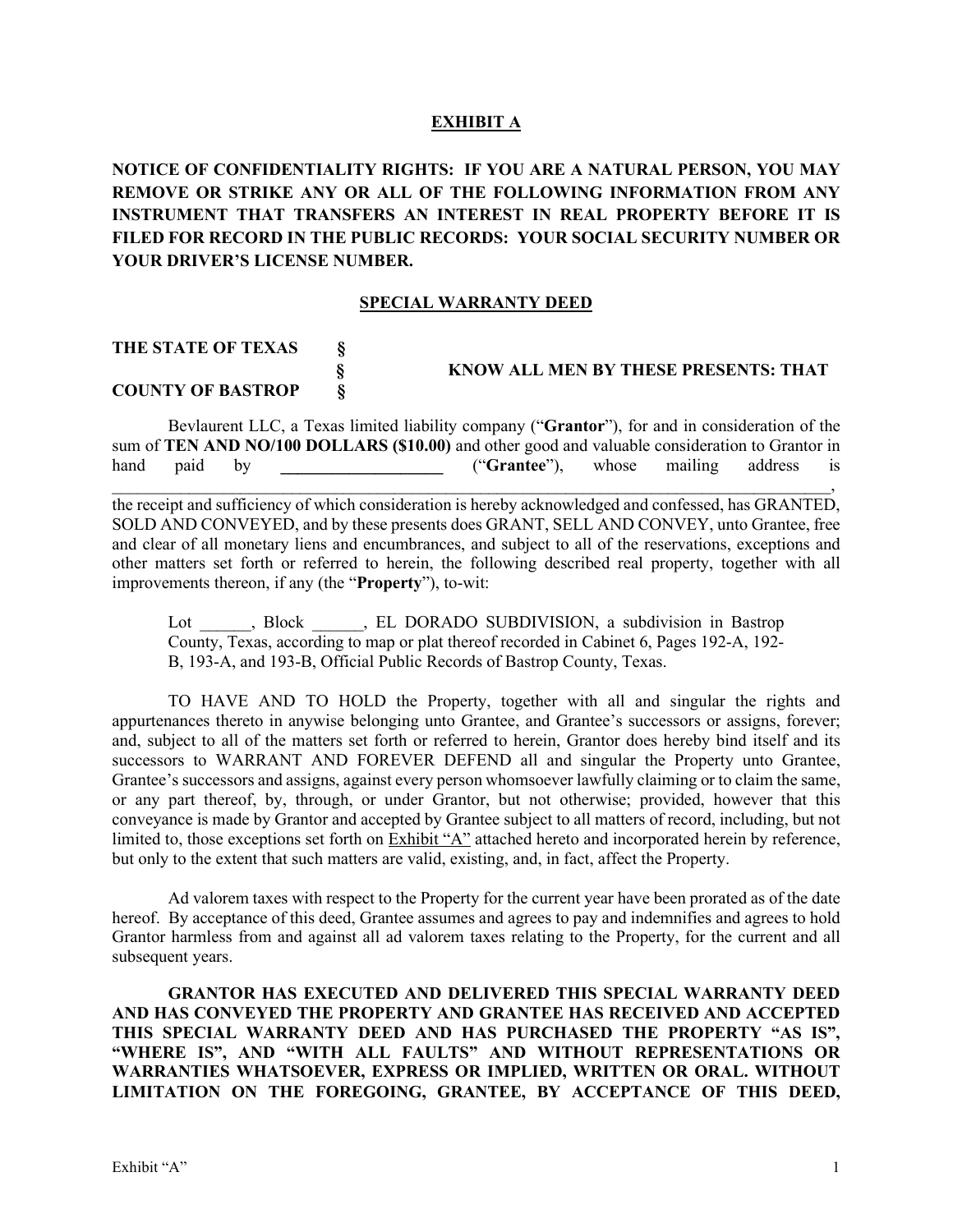**ACKNOWLEDGES THAT GRANTOR HAS NOT MADE, DOES NOT MAKE AND SPECIFICALLY NEGATES AND DISCLAIMS ANY REPRESENTATIONS, WARRANTIES, PROMISES, COVENANTS, AGREEMENTS OR GUARANTIES OF ANY KIND OR CHARACTER WHATSOEVER, WHETHER EXPRESS OR IMPLIED, ORAL OR WRITTEN, PAST, PRESENT OR FUTURE, OF, AS TO, CONCERNING OR WITH RESPECT TO THE PROPERTY, EXCEPT THE WARRANTY OF TITLE EXPRESSLY SET FORTH HEREIN.**

*[Signature page follows.]*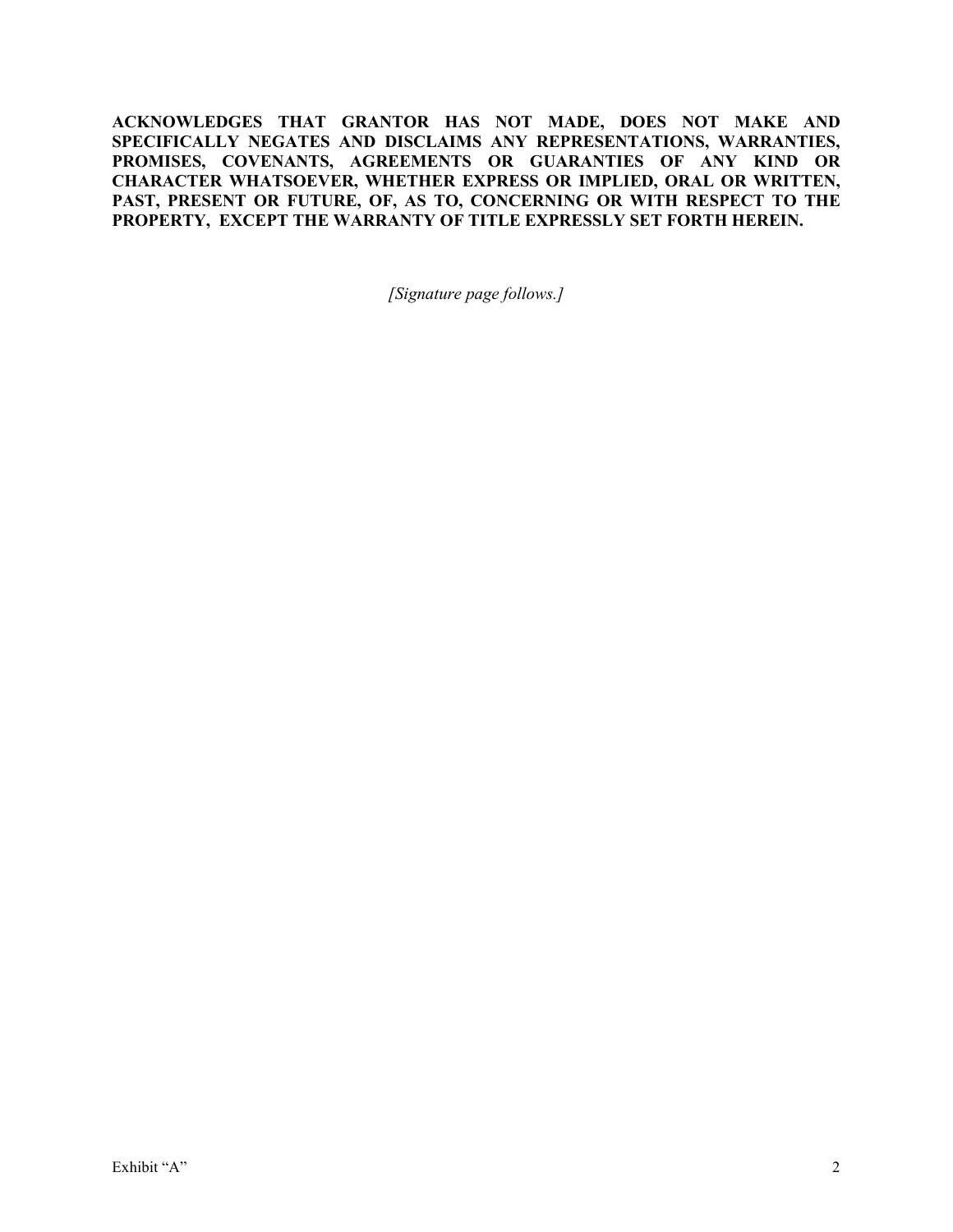|                    |        |                 | EXECUTED AND DELIVERED the $\_\_\_\_\$ day of $\_\_\_\_\_\_\_$ , 201, to be      |       |
|--------------------|--------|-----------------|----------------------------------------------------------------------------------|-------|
|                    |        |                 |                                                                                  |       |
|                    |        | <b>GRANTOR:</b> |                                                                                  |       |
|                    |        |                 | BEVLAURENT LLC,<br>a Texas limited liability company                             |       |
|                    |        | By:             | William Beveridge, Member                                                        |       |
|                    |        | By:             | <u> 1989 - Johann Barbara, martxa alemaniar a</u><br>Jason Laurent, Member       |       |
| THE STATE OF TEXAS | §<br>§ |                 |                                                                                  |       |
| COUNTY OF          | Ş      |                 |                                                                                  |       |
|                    |        |                 | This instrument was acknowledged before me this ______ day of __________________ | , 201 |

by William Beveridge, as Member of Bevlaurent LLC, a Texas limited liability company, on behalf of said entity.

Notary Public – State of Texas

\_\_\_\_\_\_\_\_\_\_\_\_\_\_\_\_\_\_\_\_\_\_\_\_\_\_\_\_\_\_\_\_\_\_\_\_\_\_

 $\mathcal{L}_\text{max}$  , and the set of the set of the set of the set of the set of the set of the set of the set of the set of the set of the set of the set of the set of the set of the set of the set of the set of the set of the

(SEAL)

THE STATE OF TEXAS  $\begin{array}{ccc}\n\text{S} \\
\text{S} \\
\text{S}\n\end{array}$ §

COUNTY OF \_\_\_\_\_\_\_\_\_\_\_\_\_\_ §

This instrument was acknowledged before me this  $\_\_\_\_$  day of  $\_\_\_\_\_$ , 201 $\_\_\_\,,$ by Jason Laurent, as Member of Bevlaurent LLC, a Texas limited liability company, on behalf of said entity.

Notary Public – State of Texas

(SEAL)